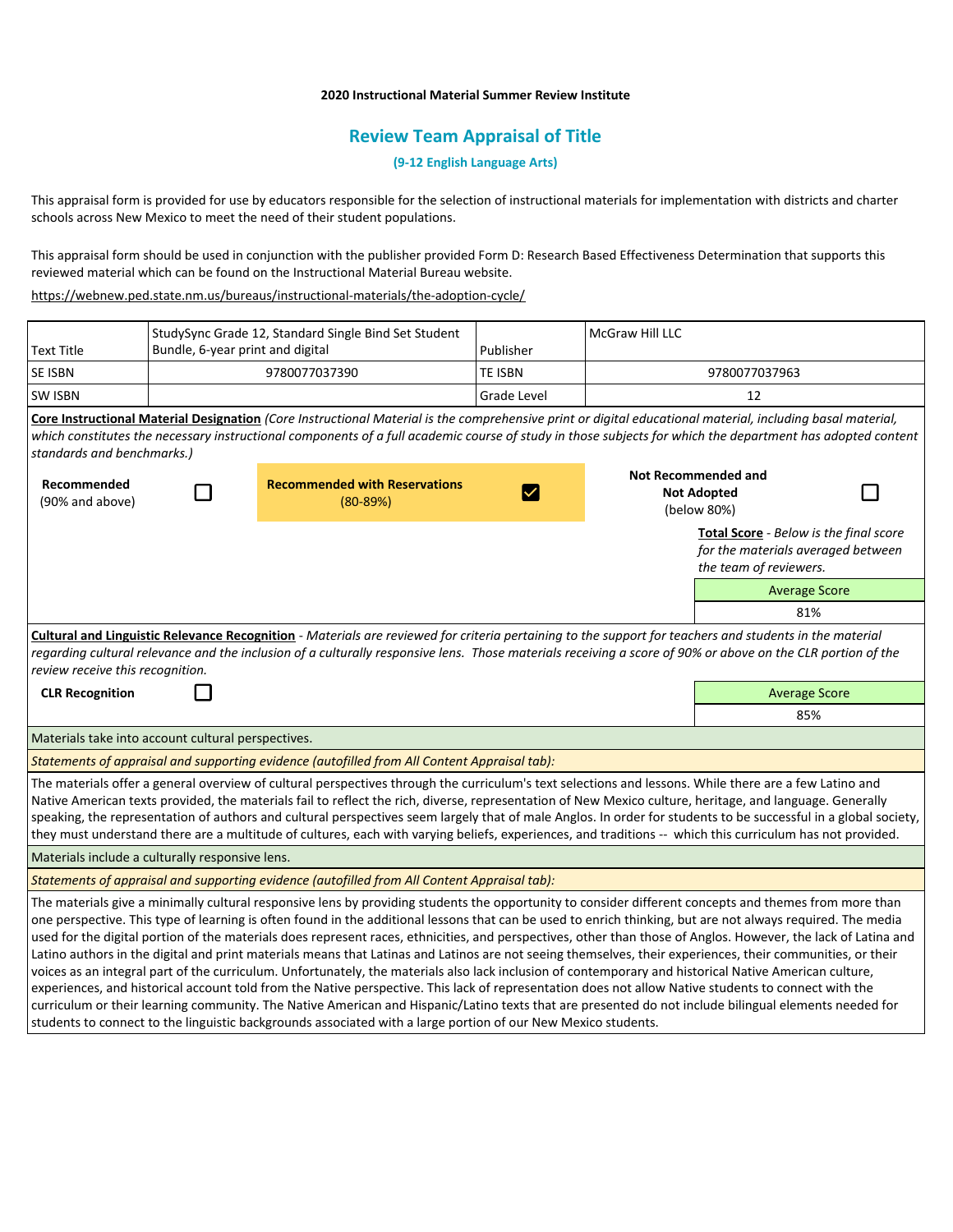**Standards Review** *- Materials are reviewed for alignment with the state adopted content standards, benchmarks and performance standards.*

Average Score

73%

### Materials align with grade level standards overall.

#### *Statements of appraisal and supporting evidence:*

The materials partially address the ELA grade level standards and fall short on the New Mexico Standards. While reading, listening, and language modules are moderately aligned to the standards, writing and speaking standards are not demonstrated in student work. The essential requirement of productive skills (writing and speaking) that rely on student practice and performance as evidence of measurable learning outcomes is limited. The print version lacks a full 'Table of Contents' and 'Index' to help users navigate the program in its linear, printed form. Full readings are not provided as longer texts and students are "*strongly recommended to seek out and purchase the whole literary and informational work*". Links to sellers are available and an order form is enclosed.

#### Materials align to reading standards.

*Statements of appraisal and supporting evidence:* 

Many modules and lessons, including instructional activities, align with the reading standards. Text selections are the highlight and are spread across varied genres, exposition styles, periods, and themes with a balance of classical and contemporary writing styles (e.g. commencement speeches, podcast episodes, and editorials). The materials lack meaningful reading instruction on textual analysis. The Student Edition lacks activities or tasks related to the wide range of reading skills. There is essentially nothing for students to 'do', other than read through the entirety of texts without any guidance, prompts, or chunked-out practice tasks. This prevents students from interacting with the author's purpose, writing style, or the insightful themes that make these texts a critical part of the ELA learning experience. For example, an annotation in the SE p.303 Unit 2 focuses on the word "rank" to illustrate the famous Shakespearean sarcastic effect in Hamlet through the use of a double entendre. Unfortunately, this is the ONLY annotation available for students to interact with Shakespearean word choice across the 350 lines of Act I, Scene ii. This is one example that excludes the material from meeting the full potential of the reading standards.

Materials align to writing standards.

*Statements of appraisal and supporting evidence:* 

The materials are limited in addressing the writing standards. The materials approach writing as 'knowledge', rather than 'skill', thus limiting the expectation of writing as a productive skill that relies on student practice and performance as its measurable outcome. Writing instruction is little to none, and the instruction of student writing is not an essential consideration or expectation of this material. Students have access to written models and are guided in planning, organizing, drafting, and revising a writing piece through checklists and scoring rubrics. Writing tasks are presented in the form of 'multiple choice questions' that allow an opportunity for students to practice and show their 'knowledge', rather than 'skill' in writing. For example, the SE pp. 346-360 provides a mini handbook on Narrative Writing Process where students are presented with a 'student written model' and a set of 'multiple choice questions' as guidance on planning, organizing, drafting and revising a narrative piece. There is a scoring rubric and a very helpful checklist. However, all these resources do not compensate for instruction on the actual writing process and exclude the material from addressing the writing standards.

Materials align to speaking and listening standards.

*Statements of appraisal and supporting evidence:* 

The materials partially address the speaking and listening standards. There is a visible emphasis on the listening aspect of the 'Speaking & Listening' standards. For example, in the unit on 'collaborative conversations', the videos are well-crafted and comprise model conversations focused on academic tasks that help students understand how speech can be adapted to a variety of contexts. However, these few models provide a very limited exposure of listening and are not captured as 'speaking skills practice' towards addressing the speaking part of the SL standards. Also, in the Blast podcast activities, students listen to a podcast and write about it, but do not engage in discussion. These are missed opportunities for any ELA program.

Materials align to language standards.

*Statements of appraisal and supporting evidence:* 

The materials moderately align to the language standards. Language instruction, particularly morphology, etymology, vocabulary development, functional grammar, and syntax, is featured in the lessons as glossaries, checklists, handouts, models and practice tasks. There is a lack of cross referencing of these resources in the reading, writing, and speaking and listening modules. The materials present some support towards accommodations and modifications in instruction. For example, vocabulary lists are available in each lesson along with images. Prompts and glossaries are provided for learners with learning difficulties. However, the accommodations do not move beyond prompts and vocabulary lists towards pedagogical support for teachers of ELL students and culturally/linguistically diverse student populations.

Materials align to New Mexico content standards for ELA.

*Statements of appraisal and supporting evidence:* 

The materials do not align with the New Mexico Content Standards for ELA (NM B1, NM B2, NM C1, NM C2). The materials include only one Native American text titled "Osceola". This underrepresentation of local and regional texts limits the exposure to the literary characteristics, stylistics, and syntax unique to the rich culture captured by New Mexican literature.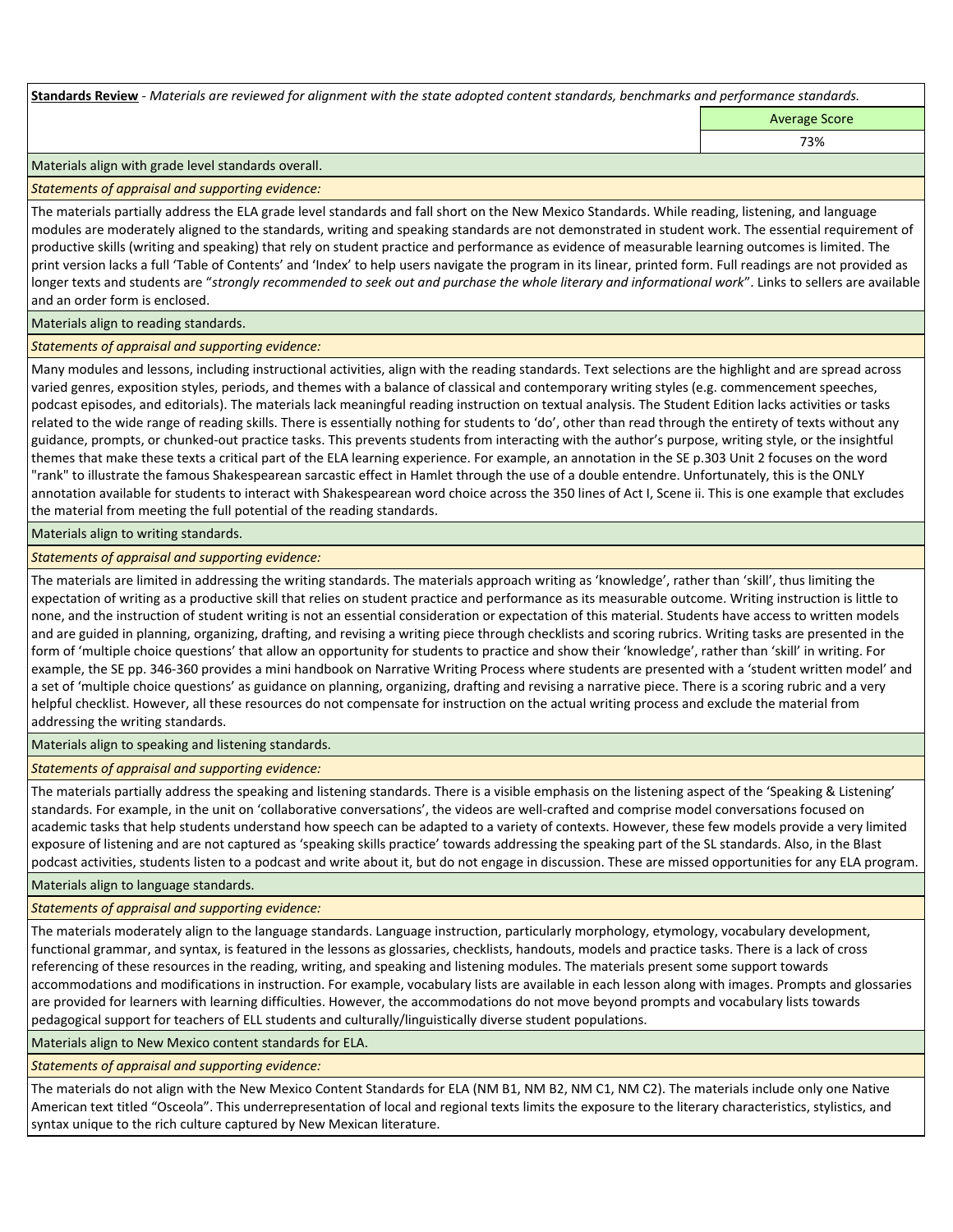**ELA Content Review** *- Materials are reviewed for relevant criteria pertaining to the support for teachers and students in the specific content area reviewed.*

Average Score

97%

Materials provide a selection and range of high-quality texts worthy of students' time and attention, exhibiting exceptional craft and thought and/or providing useful information.

*Statements of appraisal and supporting evidence:* 

Although the materials scored well in the "ELA Content Review," they rarely make use of "complete" high-quality texts. Often, students engage in the utilization of excerpts from exceptional texts through a general process of discussing how a model is annotated. Examples of this are found in the student practice called "Your Turn", where students are asked to show comprehension and practice of skills through the maximum of three multiple choice questions. A typical prompt looks like this: "Reread paragraphs 6–7 of the text, 'Shakespeare: The World As Stage.' Then answer the multiple choice questions that follow." The level of comprehension required to show mastery of skills associated with the provided texts is far below grade level. A few of the texts, including *Gulliver's Travels* and *A long Walk to Freedom,* are primarily used in eighth grade, as seen in numerous middle school curriculum.

Questions in the materials are high-quality text-dependent and text-specific questions. The overwhelming majority of these questions are text-specific and draw student attention to the particulars in the text.

*Statements of appraisal and supporting evidence:* 

The questions, consistently used for student collaboration, independent writing, and for assessment of how well a student can apply and synthesize the themes and ideas found in written works, require a scant amount of critical thinking. The questions are often already prefaced with the central ideas and themes for students to utilize in the aforementioned various ELA tasks. Students look at models that are already annotated and are asked to discuss the annotations, rather than the excerpt from which the text was found. This process is done at the start of every lesson in all units.

Materials provide scaffolding and supports to enable students' learning of English language arts.

*Statements of appraisal and supporting evidence:* 

Materials do provide scaffolding, differentiation, and support for the learning of English Language Arts. The TE, the online platform, and the student edition have built in opportunities for integrating scaffolding and ELL resources. This is also evident in the variety and accessibility of graphic organizers on the technology platform.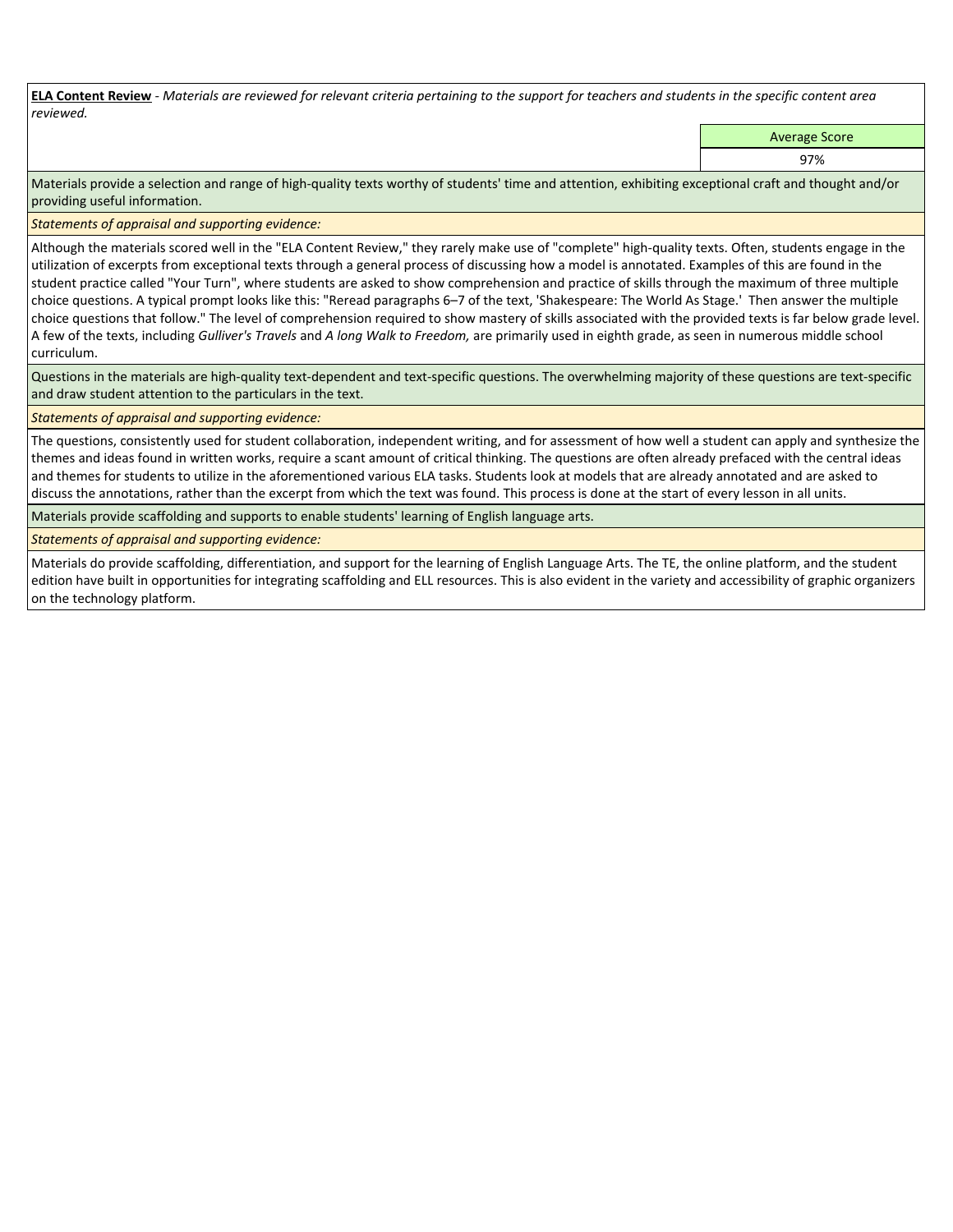**All Content Review** *- Materials are reviewed for relevant criteria pertaining to the support for teachers and students in the material regarding the progression of the standards, lesson structure, pacing, assessment, individual learners and cultural relevance.*

> Average Score 94%

Materials are coherent and consistent with the high school standards that all students should study in order to be college and career ready.

*Statements of appraisal and supporting evidence:*

Materials are coherent and consistent with the high school standards that all students should study in order to be college and career ready. This is evidenced by the "Beyond the Book" activities as well as the various writing assignments. The critical thinking questions within the close read, skills focus areas, and the collaborative conversation skills all contribute in preparing students for college and career readiness.

Materials are well designed and take into account effective lesson structure and pacing.

*Statements of appraisal and supporting evidence:*

Materials are well-designed and take into account effective lesson structure and pacing. This is evidenced by the thematic pacing guides, the unit overviews, and the technology platform lesson plans. The sequencing in the student workbooks and the technology platform are consistent. The technology platform also offers a graphic organizer tab that is interactive for student use.

Materials support teacher planning, learning, and understanding of the standards.

*Statements of appraisal and supporting evidence:*

The materials do not fully support teacher planning, learning and understanding of the standards. Unit overviews and teacher pacing guides give limited information. Standards are listed with explanation of how it connects to the "activities" (checklists). The digital program is not user friendly and the overall layout is not appealing.

Materials offer teachers resources and tools to collect ongoing data about student progress on the standards.

*Statements of appraisal and supporting evidence:*

The materials do not offer teachers resources and tools to collect ongoing data with student progress on the standards. There is no integrated data collection in the digital materials. The standard data collection of end-of-unit assessments, quizzes and "Your Turn" practice are traditional manual data collection.

Materials support effective use of technology to enhance student learning. Digital materials are accessible and available in multiple platforms.

*Statements of appraisal and supporting evidence:*

Materials do support effective use of technology to enhance student learning. This is evidenced by the extended writing projects, the Beyond the Book activities, the Blasts on the technology platform, and the videos to introduce readings and skills. There are interactive videos for speaking and listening skills. There is also a digital library that students have access to that is updated regularly.

Materials can be easily customized for individual learners.

*Statements of appraisal and supporting evidence:* 

Materials can be easily customized for individual learners. This is evidenced by progress monitoring, differentiation and scaffolding strategies offered in the TE and online. The proficiency drop-down menu allows modified lessons for proficiency levels for individual students. The graphic organizers on the technology platform can be used to customize lessons for individual students.

Materials give all students extensive opportunities and support to explore key concepts.

*Statements of appraisal and supporting evidence:*

The materials do not give all students extensive opportunities and support to explore key concepts. There is insufficient differentiation for English Language Learners, struggling students and/or advanced students. The lessons and activities are very sparse. They are checklists and guided questioning. There are limited learning activities or options for learning.

Materials take into account cultural perspectives.

*Statements of appraisal and supporting evidence:*

The materials offer a general overview of cultural perspectives through the curriculum's text selections and lessons. While there are a few Latino and Native American texts provided, the materials fail to reflect the rich, diverse, representation of New Mexico culture, heritage, and language. Generally speaking, the representation of authors and cultural perspectives seem largely that of male Anglos. In order for students to be successful in a global society, they must understand there are a multitude of cultures, each with varying beliefs, experiences, and traditions -- which this curriculum has not provided.

Materials include a culturally responsive lens.

*Statements of appraisal and supporting evidence:*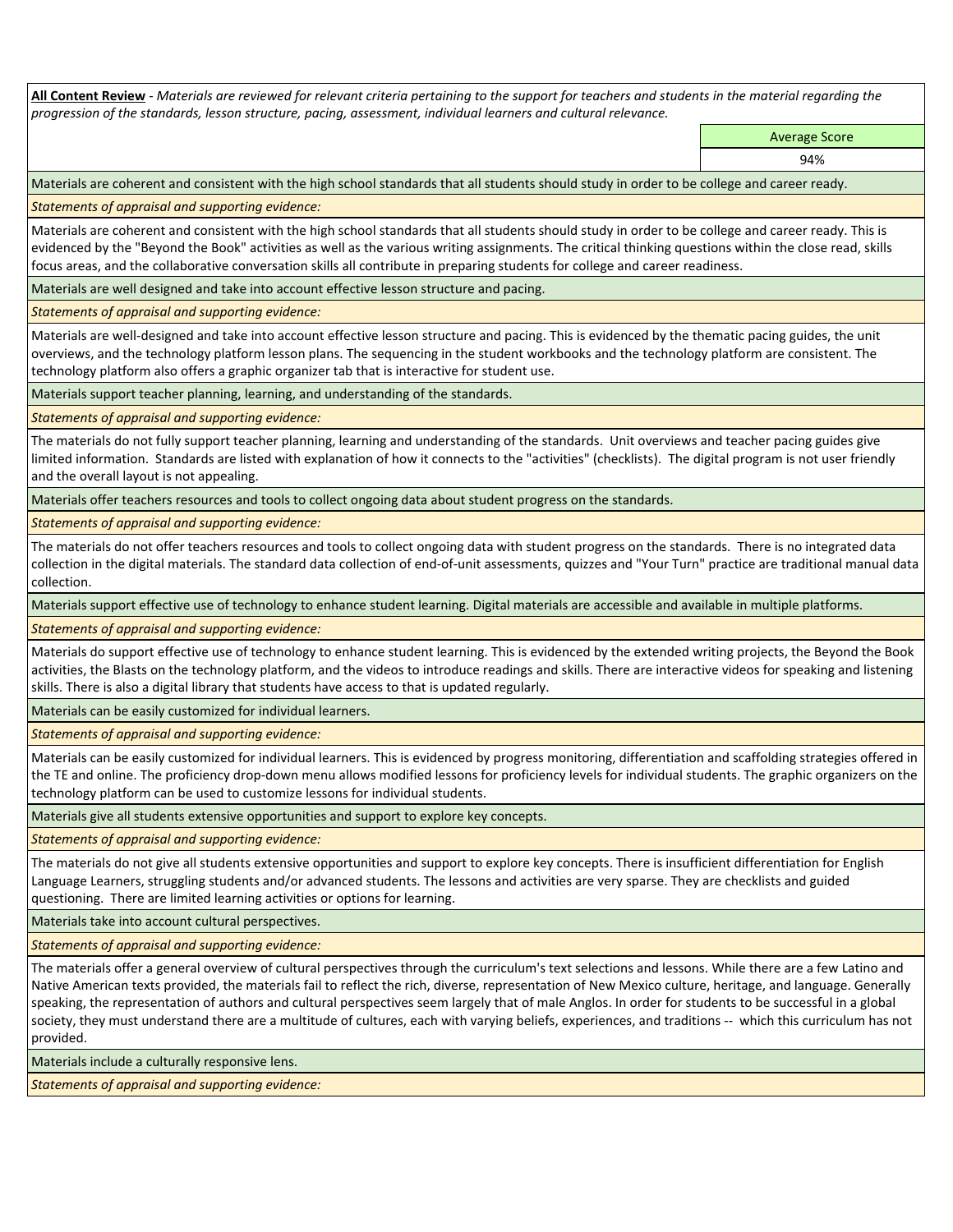The materials give a minimally cultural responsive lens by providing students the opportunity to consider different concepts and themes from more than one perspective. This type of learning is often found in the additional lessons that *can* be used to enrich thinking, but are *not* always required. The media used for the digital portion of the materials does represent races, ethnicities, and perspectives, other than those of Anglos. However, the lack of Latina and Latino authors in the digital and print materials means that Latinas and Latinos are not seeing themselves, their experiences, their communities, or their voices as an integral part of the curriculum. Unfortunately, the materials also lack inclusion of contemporary and historical Native American culture, experiences, and historical account told from the Native perspective. This lack of representation does not allow Native students to connect with the curriculum or their learning community. The Native American and Hispanic/Latino texts that are presented do not include bilingual elements needed for students to connect to the linguistic backgrounds associated with a large portion of our New Mexico students.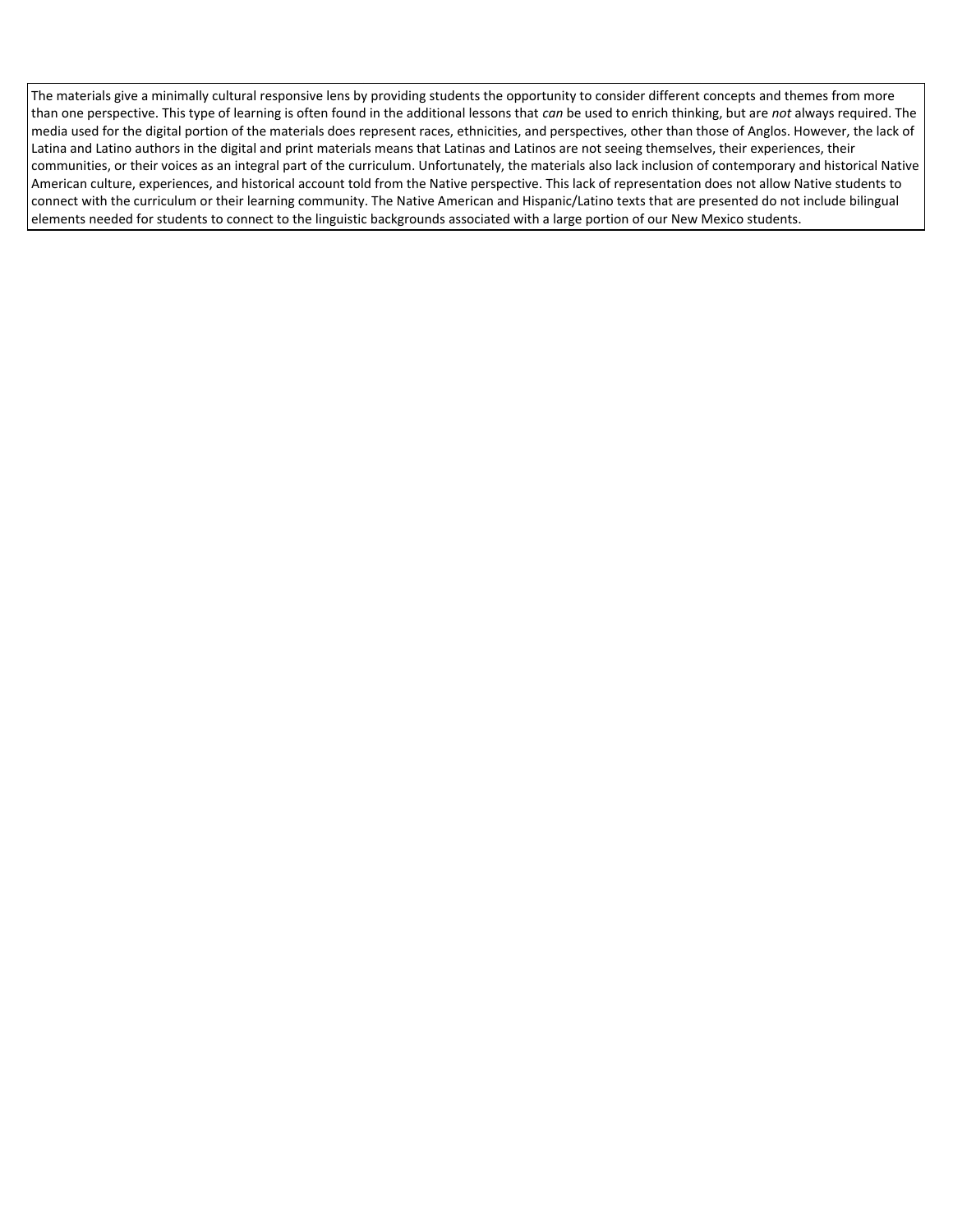**Reviewers' Professional Summation** *- These materials are reviewed by Level II and Level III educators from across New Mexico. The reviewers have brought their knowledge, experience and expertise into the review of these materials. They offer here their individual summary of the material as a whole.* Reviewer #: 1

*Background and experience:*

I have taught English Language Arts at the high school level for 23 years.

*Professional summary of material:*

I believe the material is of good quality. The materials have various traditional and non-traditional texts. The teacher edition has easily accessible, builtin scaffolding and opportunities for differentiation of instruction. The technology platform has numerous components to actively engage students in learning and affords timely feedback of various tasks. There was a weakness in the writing and speaking standards as the citations the publisher offered for review were often the only times the standards were met. The offerings of Hispanic and Native American oral and written texts are minimal or nonexistent.

Reviewer #: 2

*Background and experience:*

Level III, English Language Arts Teacher for 13 years 9 - 12 and a PhD in Curriculum, Instruction, & Assessment.

#### *Professional summary of material:*

The TE, SE, and technology platform materials are of high quality. The scope and sequence does not meet teachers' needs because so many texts do not match up with the standards. There is a lack of cultural relevance in the texts for the Native American and Hispanic students. The materials are interactive, innovative, creative, and make real-life connections for students.

Reviewer #: 3

#### *Background and experience:*

I have taught English Language Arts 9-12 for 11 years and have a level II license.

*Professional summary of material:*

The materials are of high professional quality and offer opportunities for students to explore learning through various methods and platforms: close readings, critical thinking, critical writing, creative writing, podcasts, research, investigation, social media blast writings, discussion and collaborative conversation. The course is designed thematically and includes both paired texts within each unit and a novel study pathway. The technological platform for students and teachers is well-organized and provides options for scaffolding, differentiation, and additional components for each lesson. The lesson plan options on the technology platform are also well-organized and easy to use--I recommend looking at these. Some of the more interesting activities are in the Beyond the Book sections of the TE online columns that can be accessed alongside the lessons, and they are listed as optional for the course, but I recommend including them as much as possible. There are many suggestions for scaffolding and differentiation in both the TE textbook and the TE online columns. The TE textbook is overwhelming in terms of the amount of information and options per page--it takes some patience to sort through it. The Scope and Sequence document that refers teachers to where standards are being met in each unit can be misleading, which makes it not very useful. For New Mexico, the CLR standards are not fully met by the materials. There is only one Latino author in the course of instruction, and there are only three Native American authors. For New Mexico, it would not provide enough opportunity for NM students to see themselves, their cultures, or the communities in the texts--especially since there are no Mexican-American authors included.

Reviewer #: 48

#### *Background and experience:*

Ph.D. Education Sciences (USA), Masters in Research (UK), Masters in English Linguistics (UK) Level 3 NM Secondary Teaching License (endorsements: ELA, Reading, Educational Tech Coordinator) Experience: 2 yrs- HIgh School ELA Grade 12 2yrs- Project Head, Educational Research

6 yrs- University Faculty ELA Pedagogy

*Professional summary of material:*